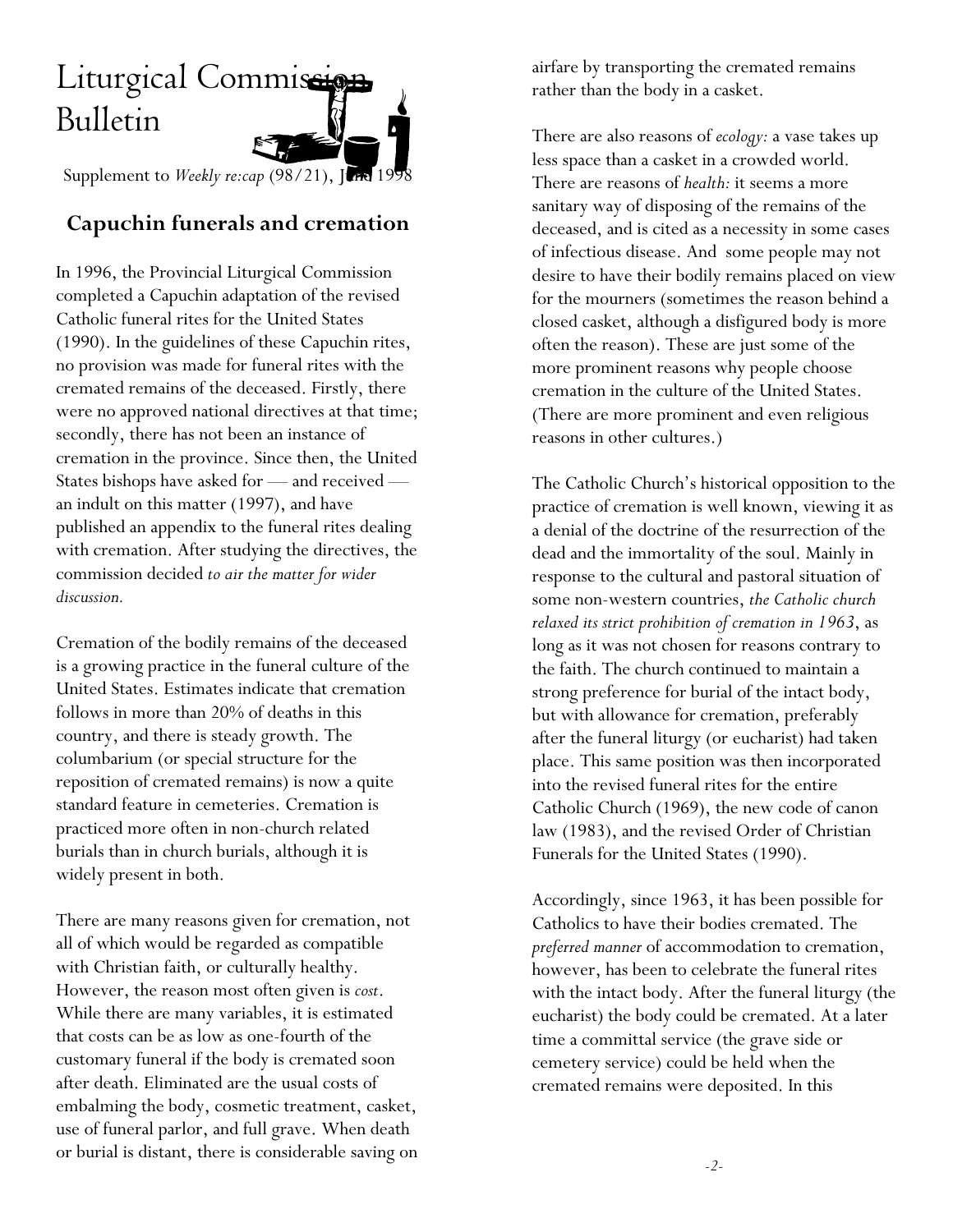scenario, the full rites of the church could be celebrated, and the body could be cremated.

*What was not provided for officially was celebration of the full funeral rites when the body had already been cremated.* The rites provided only for a committal service at the columbarium (for instance), with a later memorial mass for family and friends (memorial mass is the technical name for a mass celebrated for the deceased without the presence of the body). This meant no vigil or wake service and no funeral liturgy (the celebration of eucharist in the presence of the body). As the practice of immediate cremation increased among Catholics, the pastoral strain began to grow. Families felt they were being penalized or shortchanged for a choice often made by the deceased person, or made for reasons of cost or distance; pastors felt they were not responding adequately to the needs of the mourners. So, here and there, pastors improvised, and eventually some dioceses issued their own provisions for funeral rites in the presence of the cremated remains. Eventually the collective body of U.S. bishops asked for full funeral rites in the presence of the cremated remains, and in 1997 this was granted at the discretion of each individual bishop. (In all such matters the Holy See customarily avoids any official recognition of a national episcopal body).

All the official Catholic documents on funerals and cremation (papal, national, and liturgical) indicate a *massive preference for the traditional practice of intact bodily burial*. At one time in history part of the reason may have been a very literal understanding of the biblical teaching on the resurrection of the dead, which forbade any tampering with the remains of the deceased and stood as an obstacle to the development of medicine. Contemporary teaching has other reasons.

Foremost would be *the dignity of the human person,* a touchstone of contemporary church teaching in so many ways. This concern covers the whole

sweep of human life, and finds an echo in the practice of intact bodily burial. It is not that cremation is considered a disrespectful way of treating the body; rather, the burial of the intact body is considered the preferred way, as more fully consonant with the dignity of the human person.

A second reason is *the dignity of the Christian,* whose body was sacramentally washed, fed, and anointed in his or her lifetime as the temple of the Holy Spirit. Even in death the remains of the person are treated with dignity, washed and clothed and carefully laid to rest. The bodily remains retain their sacramental value, which is why they are brought into the assembly of the eucharist.

A third point would be *the value of the intact body in the process of mourning,* as people experience grief and loss and move through the process of letting go. The church has a ritual extended over time to help people move through this process, from the time of death to the time of burial. The body is a focal point religiously, psychologically, and sociologically, as people move through this process. It is not yet clear whether the presence of cremated remains can adequately fulfill this role. Reports from pastoral experience raise the question whether the cremated remains can provide an adequate focus for the process of mourning, and indicate that some mourners are still uncertain or uncomfortable in such a situation. And a larger question is whether cremated remains convey the reality of death as well as the corpse in a casket, or hide it to some extent.

(Parenthetically, this discussion does not endorse the many death denying practices of the funeral culture of the United States. It was probably a far healthier situation in the last century when friars washed and clothed and prepared their own dead for burial, and probably dug the grave, as well. The relegation of all this to outside specialists, first the undertaker or grave digger (now with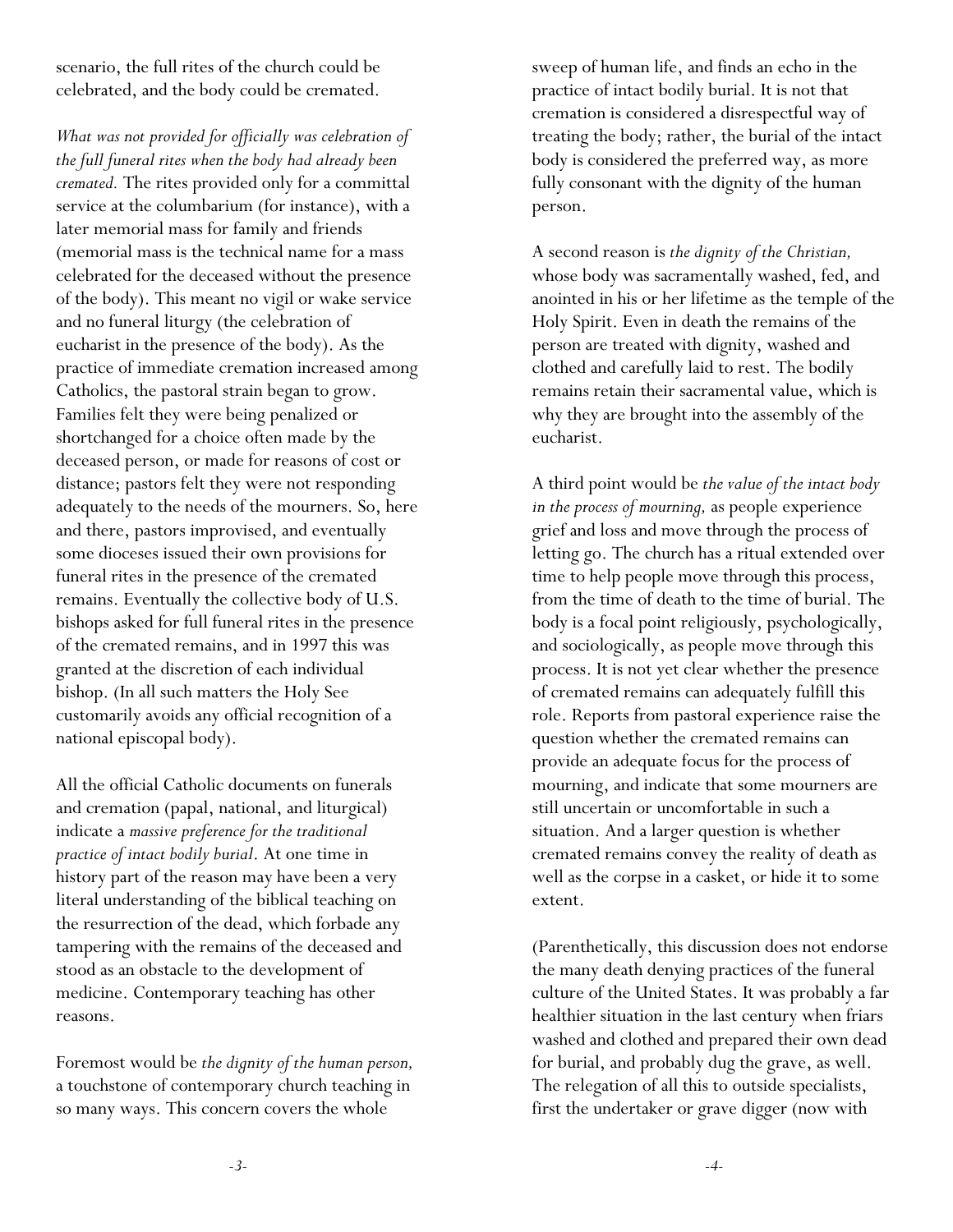artificial grass to cover the dirt), then the mortician (embalming and cosmetic treatment), and finally the funeral director (taking charge of everything) has resulted in a cultural loss of being in touch with death, and greater difficulty in dealing with death. The growing tendencies to omit the trip to the cemetery, or to use a cemetery chapel rather than pray at the actual grave side, can also be seen, not simply as more convenient, but to some extent, the avoidance of looking death in the face. The natural result in our specialized society is the later resort to specialists in grief and loss to make up for the lack of ritual and the inability of kinship and friendship to assist in that process.)

Accordingly, while providing for cremation, all the documents continue to express a *strong preference for leaving the body intact until after the funeral liturgy.* Then the body could be taken away for cremation, if so desired. At a later time, there could be a committal service at the place of deposition of the cremated remains. (This practice effectively negates all the cost savings of cremation.)

What is new in the 1997 directives is *full provision for all the funeral rites in the presence of the cremated remains,* in those cases where cremation has preceded the funeral rites. There are small adaptations of ritual (no pall) and language, as needed. The cremated remains can be sprinkled with holy water and incensed, they can be carried in procession, they are buried or entombed with the full ritual of the church.

The directives also provide a *Catholic pastoral framework for cremation.* It marks a distance from some practices of cremation in the culture of the United States:

*"The cremated remains of a body should be treated with the same respect given to the human body from which they come. This includes the use of a worthy vessel to contain the ashes, the manner in which they are carried, the care and attention to appropriate placement and*

*transport, and the final disposition. The cremated remains should be buried in a grave or entombed in a mausoleum or columbarium. The practice of scattering cremated remains on the sea, from the air, or on the ground, or keeping cremated remains in the home of a relative or friend of the deceased are not the reverent disposition that the church requires. Whenever possible, appropriate means for recording with dignity the memory of the deceased should be adopted, such as a plaque or stone which records the name of the deceased." (Order of Christian Funerals, Appendix on Cremation, no. 417)*

Finally, *where does this leave us, as Capuchins?* In recent years some friars have expressed the desire to have their bodies cremated. Good arguments can be made that this is a matter of personal decision, to be respectfully carried out. Arguments can also be made that this affects all of us and needs more collective discernment, at least through our elected representatives, especially the provincial minister, who is the "pastor" personally or through delegation for each of the friar's funerals.

If a friar does wish to have his body cremated, how is this to be expressed? Is it entered into his personnel record, along with any other funeral wishes? Does it need ratification from someone?

If, indeed, a friar's body is to be cremated, should we wait until after the funeral rites, as the directives strongly suggest? This gets into the issue of cost. While money saved can always be directed elsewhere, the province, as such, does not seem to lack the funds to carry out customary funerals. It is not a matter of monetary hardship. We have had some deaths involving considerable air transport. Should cremation be considered in those cases?

As to use of land, it would seem that we have adequate cemetery space set aside for intact body burial of the friars, and it is land that would not be used for other purposes. Even in the case of cremated remains, it would be reasonable to use a